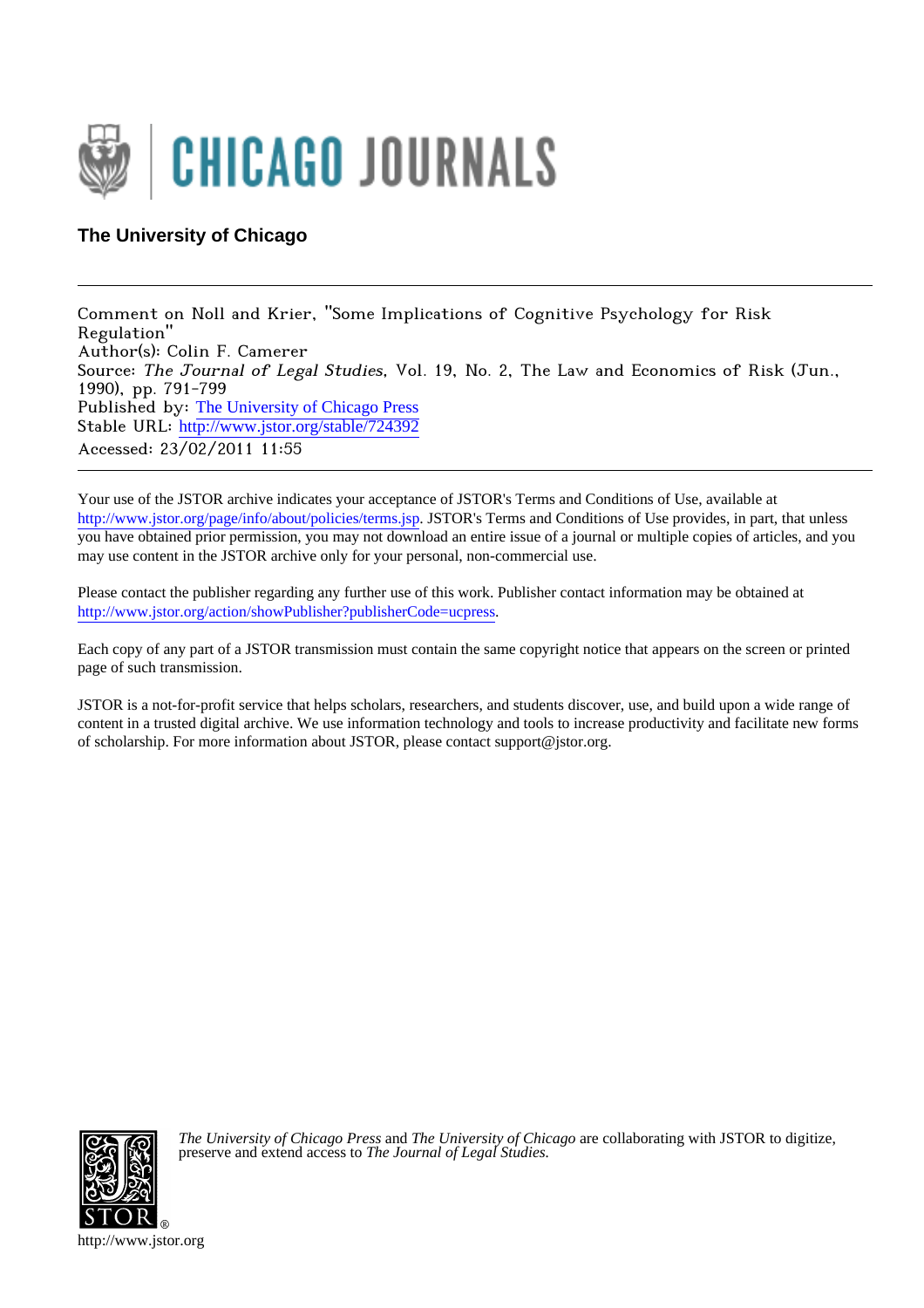# **COMMENT ON NOLL AND KRIER, "SOME IMPLICATIONS OF COGNITIVE PSYCHOLOGY FOR RISK REGULATION"**

### **COLIN F. CAMERER\***

W<sub>E</sub> have known about systematic violations of the expected utility **(EU) theory of choice for almost forty years, since Maurice Allais got Jimmie Savage to violate his own "sure-thing principle" (or "independence axiom") while making hypothetical choices over lunch in Paris. Savage was victimized by some combination of wine and intuition. The wine's effect is gone, but the intuition is not: devotion to EU sometimes produces unappealing choices.1** 

**For half of the forty years since Allais's choice demonstration, psychologists have been actively studying judgment, too. The reigning paradigm focuses on simplifying "heuristics" people use to lighten their cognitive load but which produce systematic violations of normative theory ("biases").2 Violations occur even when subjects are experts about normative rules (for example, statisticians) or in substantive areas (for example, doctors). When subjects are paid for accuracy, violations are sometimes reduced slightly, but rarely eliminated. Given the robust evidence, it is high time to study how these violations affect the institutional world of households, firms, markets, and bureaucracies outside the psychology lab. Noll and Krier take a useful step in this direction.3** 

**\* Professor, Decision Sciences Department, Wharton School of the University of Pennsylvania.** 

<sup>1</sup> See Martin Weber & Colin F. Camerer, Recent Developments in Modelling Preferences **under Risk, 9 OR Spektrum 129 (1987), for a review.** 

**<sup>2</sup>See Judgment under Uncertainty: Heuristics and Biases (Daniel Kahneman, Paul Slovic, & Amos Tversky eds. 1982).** 

**3 Roger G. Noll & James E. Krier, Some Implications of Cognitive Psychology for Risk Regulation, in this issue.** 

**[Journal of Legal Studies, vol. XIX (June 1990)]** 

**? 1990 by The University of Chicago. All rights reserved. 0047-2530/90/1902-0012\$01.50**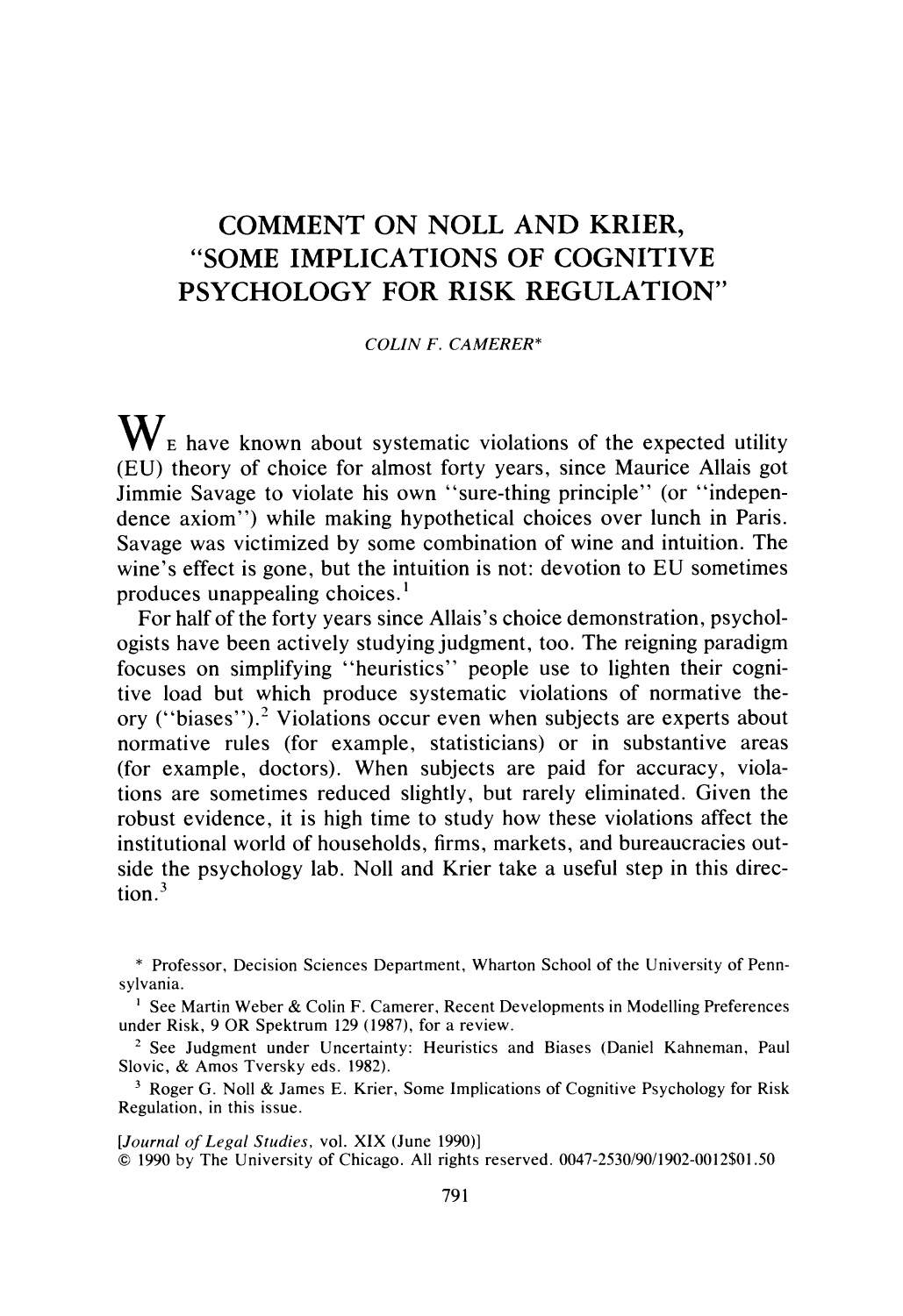### **792 THE JOURNAL OF LEGAL STUDIES**

# **I. PUTTING PROSPECT THEORY TO WORK PRODUCTIVELY**

**Noll and Krier spend much of their article trying to derive implications from the value and decision-weighting functions of prospect theory. But many policy situations are too broad or too narrow for prospect theory. Most choices involve distributions over several attributes (so-called multiattribute utility), typically lives and dollars. Prospect theory is too narrow for these choices. Also, much policy debate revolves around judgments of likelihoods ("How lethal is Alar?") or riskiness ("Can we tolerate the possibility of nuclear catastrophe?") rather than around choices; prospect theory is then too broad.** 

**Even when it is appropriate, deriving specific predictions from prospect theory is a struggle because choices depend both on the shape of utility (or "value") and on how probabilities are weighted; often these two interact and make predictions indeterminate. In my view, prospect theory is a skeleton of empirical facts over which a theory is draped. It might be easier to get policy-level predictions directly from the empirical facts. For example, framing effects are an empirical fact. They occur because choices depend on the reference point from which gains and losses are evaluated. As Noll and Krier point out, public debates about risk will then depend on whether possible outcomes are evaluated as gains (relative, say, to an inferior technology) or losses (relative to a reference point of zero risk). As reference points shift, public attitudes toward risk shift, too. The fickleness of public attitudes is thus an important indirect implication of prospect theory; it depends on the empirical existence of framing effects, not on which frame people choose (which is good, because frame choices are hard to predict).4** 

**Another empirical fact with many implications is loss aversion. Loss aversion is powerful by itself: it can explain why people dislike risks in which they could gain or lose, without invoking curvature of utility functions. Loss aversion can also explain "endowment effects": the large, systematic deviation between buying and selling prices. (Selling prices are higher because giving something up causes a loss, which is more aversive than the gain from buying; so people must be paid more to sell.) In studies on siting a hazardous waste repository in Nevada, most people said they would not allow a site within one hundred miles unless they were paid \$5,000 a year for twenty years (their selling price). The same people said they would only pay one hundred dollars a piece to move the facility away once it was located nearby. These large buying/selling price discrepancies** 

**<sup>4</sup> See Baruch Fischhoff, Predicting Frames, 9 J. Exp. Psych.: Learning, Memory, and Cognition 103 (1983). (It is hard to infer a frame for choices that is consistent with subjects' judgments of which frames were most "natural.")**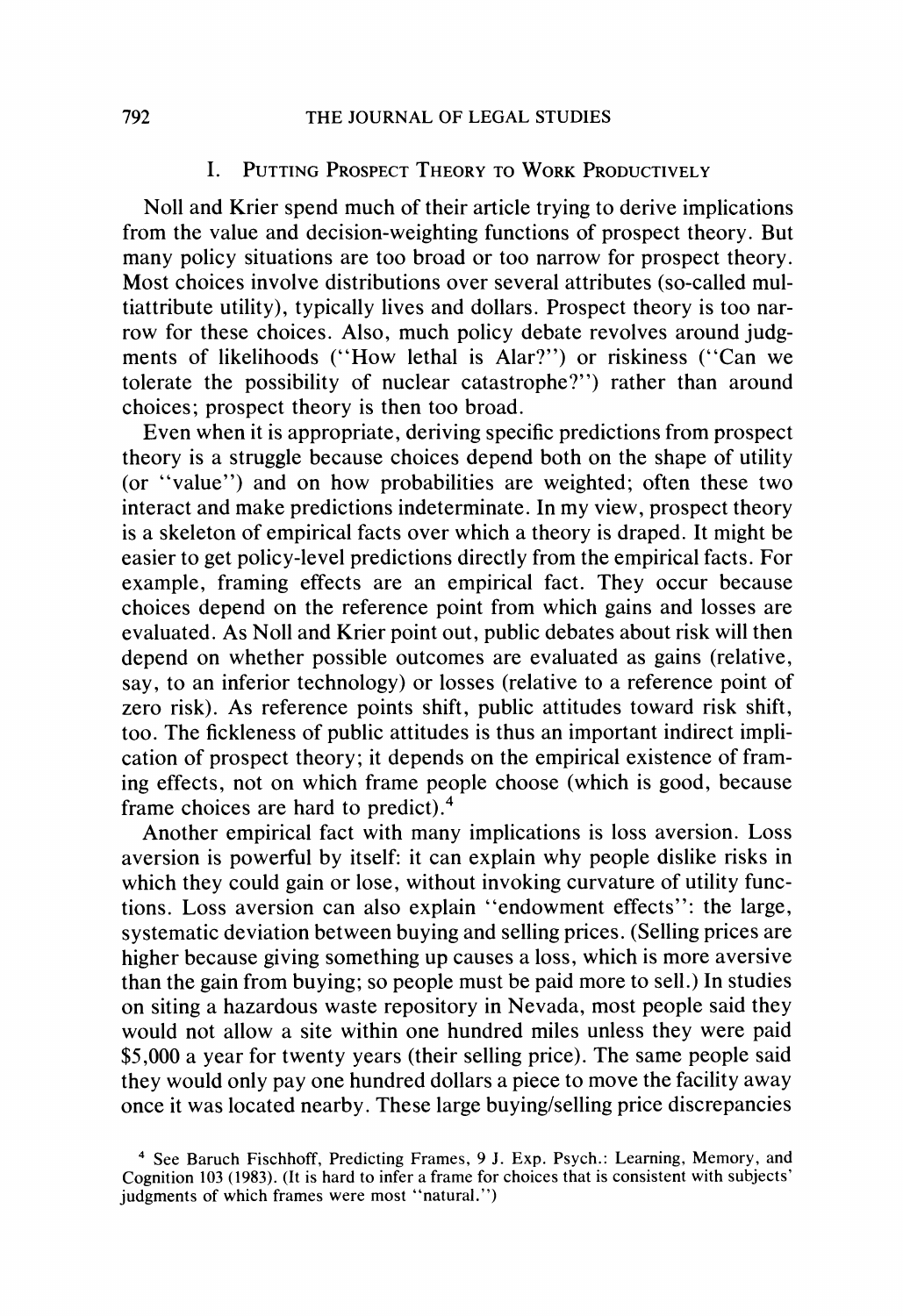are experimentally robust—they tend to shrink in magnitude, but not **disappear, when subjects are highly motivated and experienced.5 They are also disturbing: which price is a better measure of value?** 

**The tenacity of endowment effects may also help explain why entitlements like Social Security are virtually impossible to cut from the federal budget and why imposing new risks (for example, nuclear power) is difficult while comparable familiar risks (smog or earthquakes in Los Angeles) are accepted, even, until recently, joked about.** 

## **II. OTHER DIRECTIONS**

**Let me sketch four other categories of thinking in behavioral decision theory that might help us understand and regulate risk.** 

**1. Intertemporal Choice. Most risks unfold over time. The standard generalization of EU in such settings is "discounted utility." For a comparison to present outcomes, future outcomes are weighted by a discount factor that reflects the ratio of marginal utilities of consumption then and now. Presumably the discount factor is less than one because of "impatience," probability of death, and so on.** 

**In several recent studies, many anomalies in intertemporal choice have emerged that are surprisingly like the anomalies in EU.6 For example, people are more impatient (discount rates are higher) for short delays than for long delays.' If two Thai dinners next year are as good as one Thai dinner now, then two dinners in thirty years and one dinner in twentynine years should be equivalent. For most people they are not (they prefer the two dinners in thirty years). The size of short-term discount rates might explain why citizens are so impatient to reduce risk and solve problems by spending a lot now (for, say, National Guard patrols of crack-infested District of Columbia neighborhoods) rather than spreading spending over future years, when it might be used more efficiently.** 

**Another anomaly in intertemporal choice is that speeding up risks is**  more painful than delaying them is pleasant—much as selling is more **painful than buying is pleasurable. The delay-advancement asymmetry may explain why citizens are extremely frustrated by slowly developing** 

**<sup>5</sup>See, for example, David S. Brookshire & Don L. Coursey, Measuring the Value of a Public Good: An Empirical Comparison of Elicitation Procedures, 77 Am. Econ. Rev. 554 (1987); David W. Harless, More Laboratory Evidence on the Disparity between Willingness to Pay and Compensation Demanded, 11 J. Econ. Behav. & Org. 359 (1989).** 

**<sup>6</sup> See George Loewenstein, Anomalies in Intertemporal Choice: Evidence and an Interpretation (working paper, University of Chicago, Graduate School of Business, 1988).** 

**<sup>7</sup>This "immediacy effect" (special preference for immediate outcomes) parallels the "certainty effect" (special preference for certain outcomes) in prospect theory.**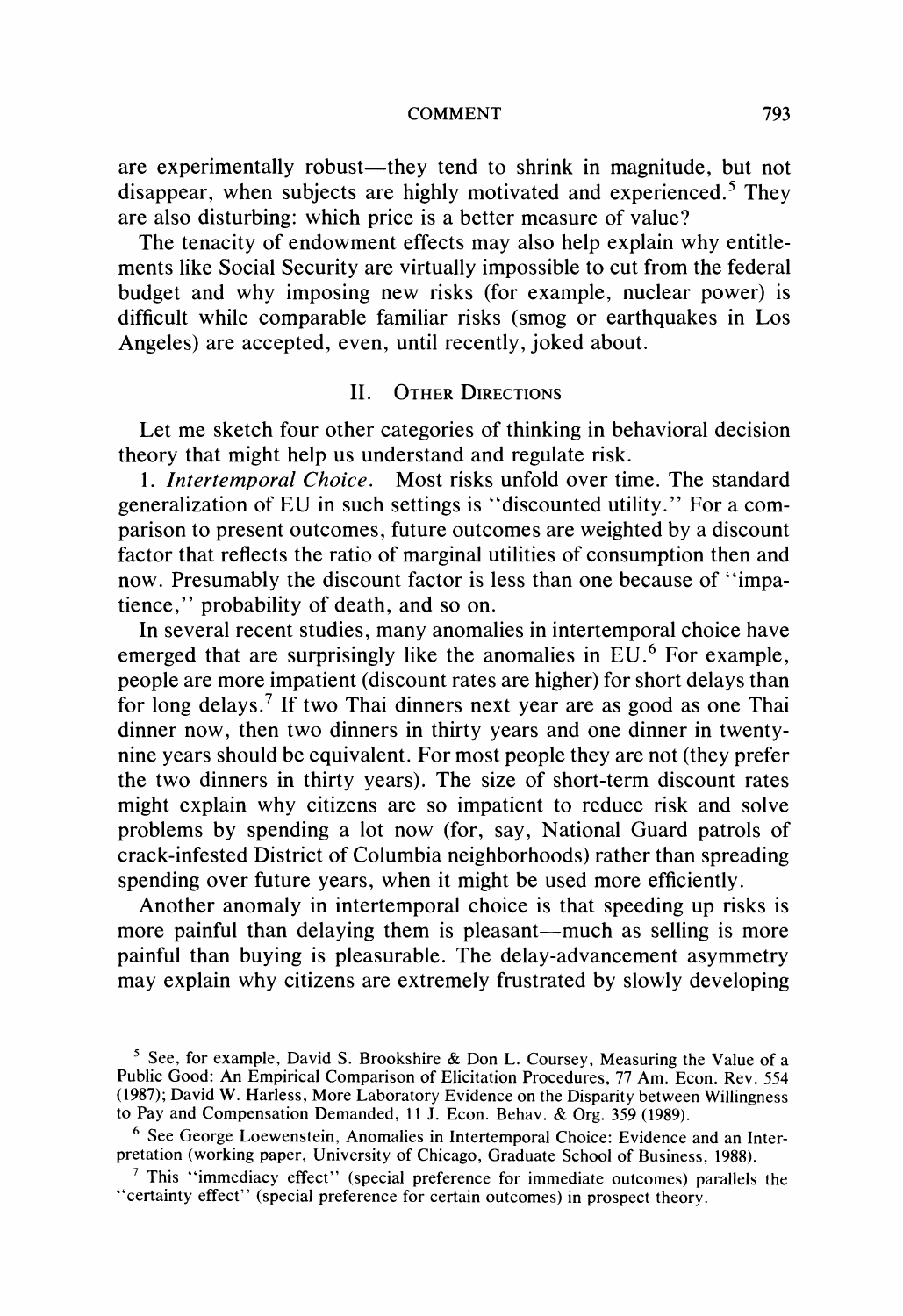**technology that always seems to get delayed (for example, testing of AIDS drugs).** 

**2. Difficulty of Learning. Psychologists who study judgment are mostly pessimistic about the ability of people to learn from experience. For instance, expert clinical psychologists with decades of practice are no better at diagnosis than graduate students and little better than novices (though they are more confident and quicker).8 Predictions of simple statistical models about student academic success, recidivism of criminals, mental illness, financial performance, and the like are invariably better than predictions of experts.9** 

**Why do people not learn more from experience? Studies show that learning is difficult unless feedback is clear, frequent, and quick. Weathermen get such feedback; they do learn to make good forecasts.'0 For chief executive officers and policymakers, learning is difficult because important risks unfold over long periods of time and feedback is unclear. It is hard to learn about risk-reducing programs like promotion of safe sex, changes in the drinking age, or tighter security at airports. Extremely successful programs, such as polio vaccination, cause risks to disappear so entirely that the feedback from them may be forgotten.** 

**Especially maddening are systems with long lags between the initiation of a program and substantial effect (like environmental cleanup, birth control, or educational programs). In long-lag systems, optimal strategies are hard to derive and are often counterintuitive; human performance in**  such systems (studied experimentally)<sup>11</sup> is terrible.

**The main implication of this pessimistic view of learning is that program evaluation must be careful, frequent, and quick for policymakers and citizens to learn from results.** 

**3. Ambiguity about Probability. To a decision theorist, most risks are not risks at all. When the probability distribution of outcomes is unknown, such situations are usually called "uncertain" (Frank Knight's term) or "ambiguous." The classic thought experiment about ambiguity was proposed by Daniel Ellsberg.12 Consider a bingo cage K (for** 

**8 See Howard Garb, Clinical Judgment, Clinical Training, and Professional Experience, 105 Psych. Bull. 387 (1989).** 

**9 See Colin F. Camerer, General Conditions for the Success of Bootstrapping Models, 27 Org. Behav. Human. Perf. 411 (1981); Robyn M. Dawes, David Faust, & Paul E. Meehl, Clinical versus Actuarial Judgment, 243 Science 1668 (1989).** 

**1o See Sarah Lichtenstein, Baruch Fischhoff, & Lawrence D. Phillips, Calibration of Probabilities: The State of the Art to 1980, in Kahneman, Slovic, & Tversky eds., supra note 2.** 

<sup>11</sup> See John D. Sterman, Testing Behavioral Simulation Models by Direct Experiment, 33 **Mgmt. Sci. 1572 (1987).** 

**12 Daniel Ellsberg, Risk, Ambiguity, and the Savage Axioms, 75 Q. J. Econ. 643 (1961).**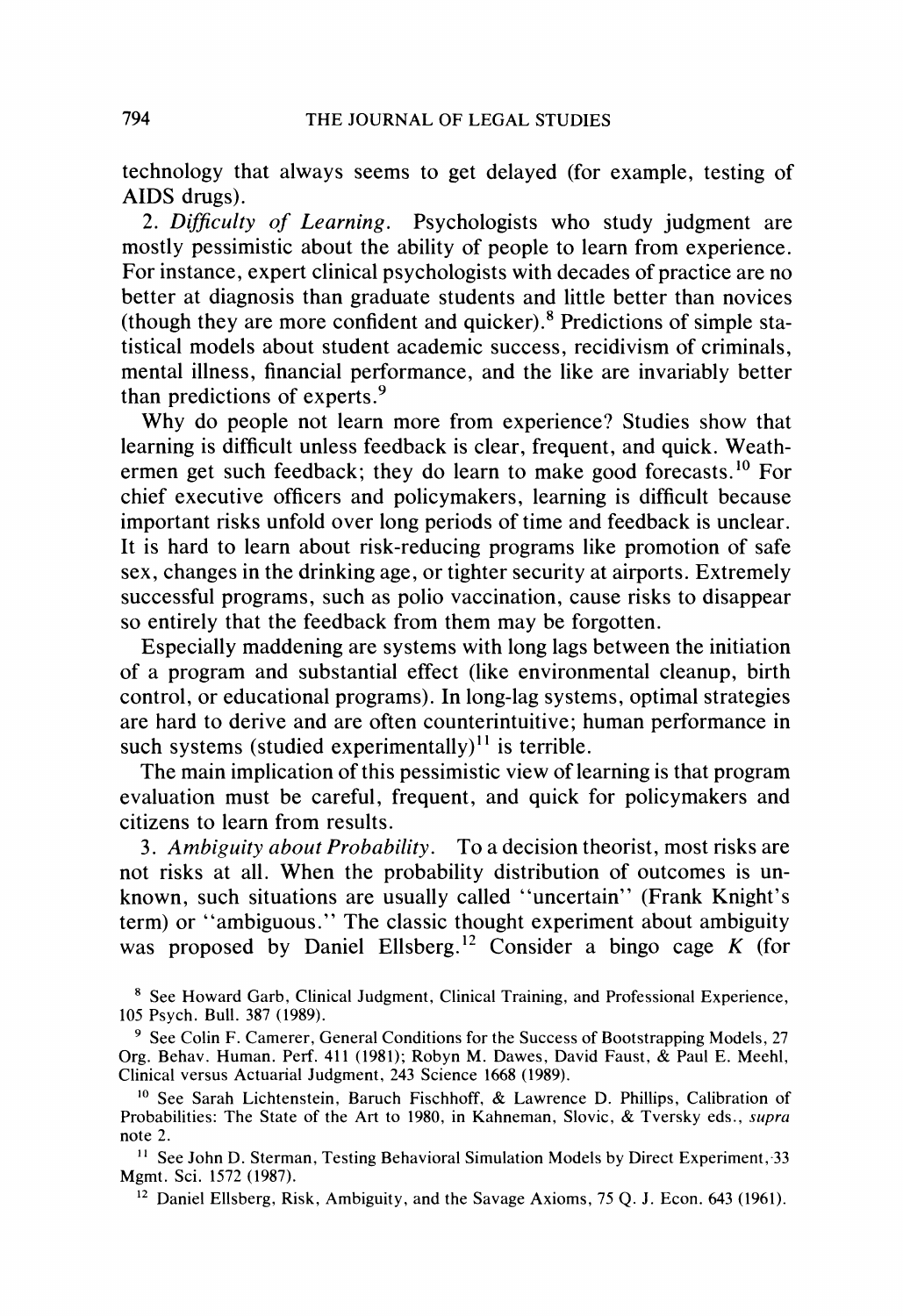**"known") with fifty red and fifty black balls and a cage U (for unknown) with one hundred red and black balls of unknown distribution. People often prefer to bet on a red draw from the K cage instead of a red draw from the U cage; the same is true for bets on black.** 

**Suppose subjective probabilities are revealed by choices. Since people are typically indifferent between betting on red or black from the K cage,**  we conclude that  $P_K$  (red) =  $P_K$  (black) = .5. Preferring a red draw from **K** implies  $P_U$  (red) <  $.5$ ;<sup>13</sup> preferring a black draw from K implies  $P_U$  $(b \le k) < 0.5$ , too.  $P_U$  (red) +  $P_U$  (black) is then less than one, violating the **principle of additivity of complementary events.14 Something must give: either additivity or the principle of inferring subjective probabilities from choices.** 

**Ellsberg's elegant paradox shows that probabilities must carry two burdens at once: they must express likelihood and they must also express the amount of information, confidence, or "weight of evidence." In each cage, red and black seem to have equal likelihood, but we have more confidence that the likelihoods are .5 in cage K. One number cannot express both properties.** 

In some recent formal theory,<sup>15</sup> it has been shown that it is reasonable **to use a variant of "minimax" to make decisions under ambiguity: choose the gamble that has the highest minimum expected utility, where the minimum is taken over all the possible distributions the probabilities might have.** 

**Minimax thinking (freshly blessed by this theoretical justification) appears in studies of actuaries and underwriters, who attach higher selling**  prices when risks are ambiguous.<sup>16</sup> And, of course, changes in tort law **even possible changes--generate ferocious ambiguity that could (and should, according to the recent theory) scare insurance companies out of many markets because the risk of rule changes is not diversifiable.17** 

**4. Value Ambiguity and Contingent Weighting. If probabilities can** 

<sup>13</sup> In subjective expected utility, probabilities can (only) be inferred from bets. Since the gain from winning a red bet from the  $U$  and  $K$  urns is the same, preferring the  $K$  urn reveals that  $P_K$  (red) >  $P_U$  (red).

<sup>14</sup> Additivity means  $P(A \text{ or } B) = P(A) + P(B)$  if A and B are mutually exclusive (that is,  $P(A \text{ and } B) = 0$ ).

<sup>15</sup> See Truman Bewley, Knightian Decision Theory: Part I (unpublished manuscript, Yale **University, Cowles Foundation, 1986); David Schmeidler, Subjective Probability and Expected Utility without Additivity, 57 Econometrica 571 (1989).** 

**<sup>16</sup>Robin M. Hogarth and Howard Kunreuther, Risk, Ambiguity, and Insurance, 2 J. Risk Uncertainty 5 (1989).** 

**<sup>17</sup>See, for example, Patricia Danzon, Tort Reform and the Role of Government in Private Insurance Markets, 13 J. Legal Stud. 517, 539 (1984); George L. Priest, The Current Insurance Crisis and Modern Tort Law, 96 Yale L. J. 1521 (1987).**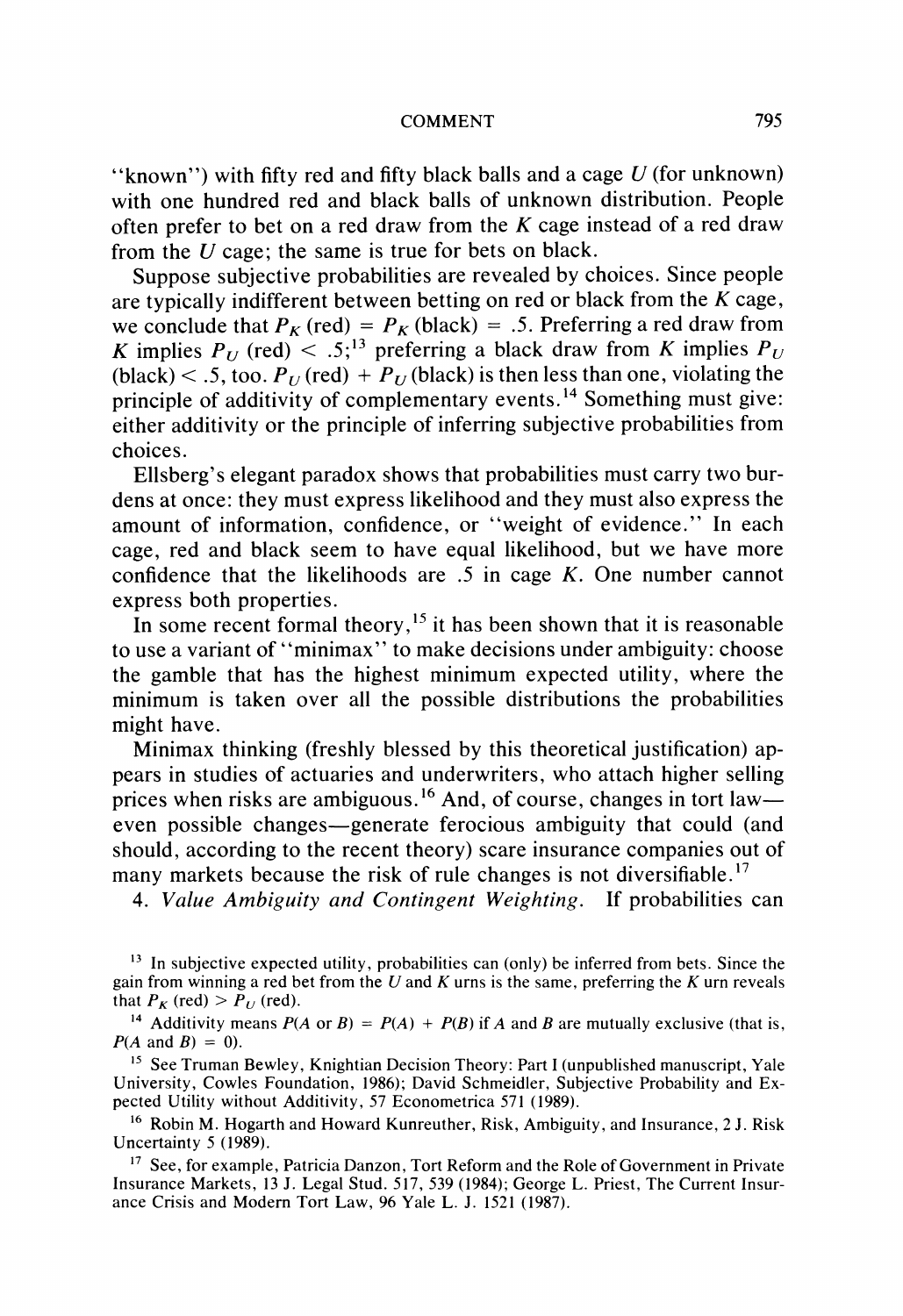**be ambiguous, can values be ambiguous, too? They can and are. Value ambiguity can explain buyer/seller discrepancies just as loss aversion does. Suppose people are not sure what hazardous waste risks are worth to them, but they have an ambiguous distribution of possible worths. When asked to pay to reduce risk, they name a price at the low end of the worth distribution. Asked their price for bearing more risk, they name a number on the high end of the distribution.** 

**A dramatic class of "compatibility" effects are consistent with value ambiguity, too. Consider two risks, a "P bet" (for example, 95 percent chance of three dollars) and a "\$ bet" (for example, a 30 percent chance of ten dollars). Asked to choose between the two bets, most people who pick the P bet instead of the \$ bet later attach a higher selling price to the \$ bet than to the P bet. These preference reversals are astonishing and robust.'8 (Money pumping of subjects'9 reduces the dollar magnitude of**  the pricing discrepancy, but not its  $\{f$ requency.)<sup>20</sup>

**Psychologists now think that such reversals occur because people overemphasize the attribute that is compatible with the response mode they are using. When people choose, probability looms large (it is the more "prominent" attribute-the theory does not say exactly why-and thus gets more weight in choice). When they set a price, the dollar attribute looms large.21 These data are especially bothersome because the choices are simple gambles with known probabilities and only one attribute of value (dollars). Imagine how arbitrary revealed preferences over complicated policy choices, with many attributes, might be.** 

**The implication for risk assessment is that choices between risks will be different from patterns of preference inferred by "matching" attribute values until two risks are equally preferred.** 

**<sup>18</sup>See Sarah Lichtenstein & Paul Slovic, Reversals of Preference between Bids and Choices in Gambling Decisions, 89 J. Exp. Psych. 46 (1971); David M. Grether & Charles R. Plott, Economic Theory of Choice and the Preference Reversal Phenomenon, 69 Am. Econ. Rev. 623 (1979); Paul Slovic & Sarah Lichtenstein, Preference Reversals: A Broader Perspective, 73 Am. Econ. Rev. 596 (1983); Amos Tversky, Paul Slovic, & Daniel Kahneman, The Causes of Preference Reversals, Am. Econ. Rev. (in press).** 

**<sup>19</sup>In a money pump, or Dutch book, the experimenter would continually sell \$ bets to subjects at high prices, switch the \$ bets for P bets, then buy the P bets back from subjects at**  lower prices. This cycle leaves the subjects where they began—with no bets—except for the **loss of wealth from buying high and selling low.** 

**<sup>20</sup>See Joyce Berg, John Dickhaut, & John O'Brien, Preference Reversal and Arbitrage, in 3 Research in Experimental Economics (Vernon Smith ed. 1985); Marc Knez & Vernon L. Smith, Hypothetical Valuations and Preference Reversals in the Context of Asset Trading, in Laboratory Experimentation in Economics: Six Points of View (Alvin Roth ed. 1987).** 

**<sup>21</sup>Amos Tversky, Shmuel Sattath, & Paul Slovic, Contingent Weighting in Judgment and Choice, 95 Psych. Rev. 371 (1988). (For compatibility effects to exist, people must be ambiguous about the proper trade-off between dimensions.)**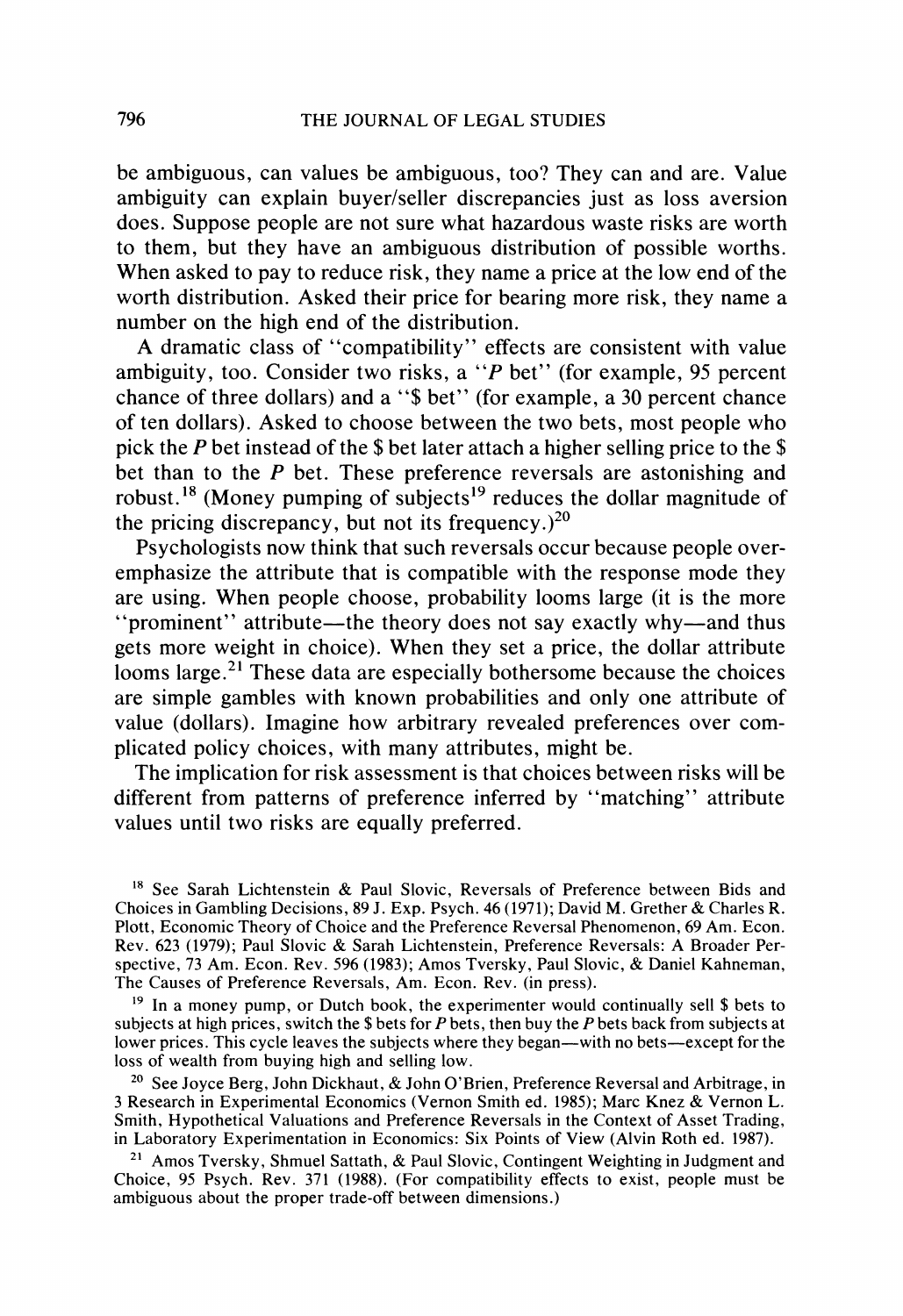**Consider the comparison between two programs that both clean a polluted beach. Full cleanup costs \$750,000 and makes the beach suitable for both sunbathing and swimming. Partial cleanup costs \$250,000 but leaves the beach unsuitable for swimming.** 

|             | Cost(S) | <i><u><b>Outcome</b></u></i> |
|-------------|---------|------------------------------|
| <b>Full</b> | 750,000 | can swim                     |
| Partial     | 250,000 | cannot swim                  |

**In a choice between the two, 48 percent of people preferred full cleanup.22 But policy situations sometimes require a matching of budget amounts to make programs equally attractive, rather than a choice between programs. A proponent of partial cleanup might ask, "Tell me how much a partial cleanup program would have to cost to make it just as good as full cleanup?" That is, match the value of C in the table below to make full and partial cleanup equally appealing.** 

|         | Cost(S) | <i><u>Outcome</u></i> |
|---------|---------|-----------------------|
| Full    | 750,000 | can swim              |
| Partial | C       | cannot swim           |

**According to contingent weighting, people will underweight cost relative to the extent of cleanup in making a choice (assuming cleanup is more important to people than money). But in the matching task (choosing C), the matched dimension of cost will be overweighted. People will state**  large values of C because the gap between \$750,000 and C—the marginal **cost of full cleanup-looms larger when matching. Then C will be greater than \$250,000. But if full cleanup at \$750,000 and partial cleanup at cost C are equally good, and C > \$250,000, then partial cleanup at a cheaper cost of \$250,000 is certainly better than full cleanup at \$750,000.23 The matching response mode should therefore favor the more economical partial cleanup (at the initial costs of \$750,000 and \$250,000), and it did in experiments: 88 percent of matching-mode subjects expressed an implicit pref**erence for partial cleanup (by choosing  $C > $250,000$ ), but only 48 percent **preferred partial cleanup in a direct choice.** 

**These data show that the way in which choices are made, directly or by** 

**<sup>22</sup>Id. at 373.** 

**<sup>23</sup>We assume that spending less is preferred to spending more and that choices are transitive. (Partial cleanup at cost C is indifferent to full cleanup at \$750,000, and partial cleanup at \$250,000 is preferred to partial cleanup at cost C, which implies that partial cleanup at \$250,000 is preferred to full cleanup at \$750,000.)**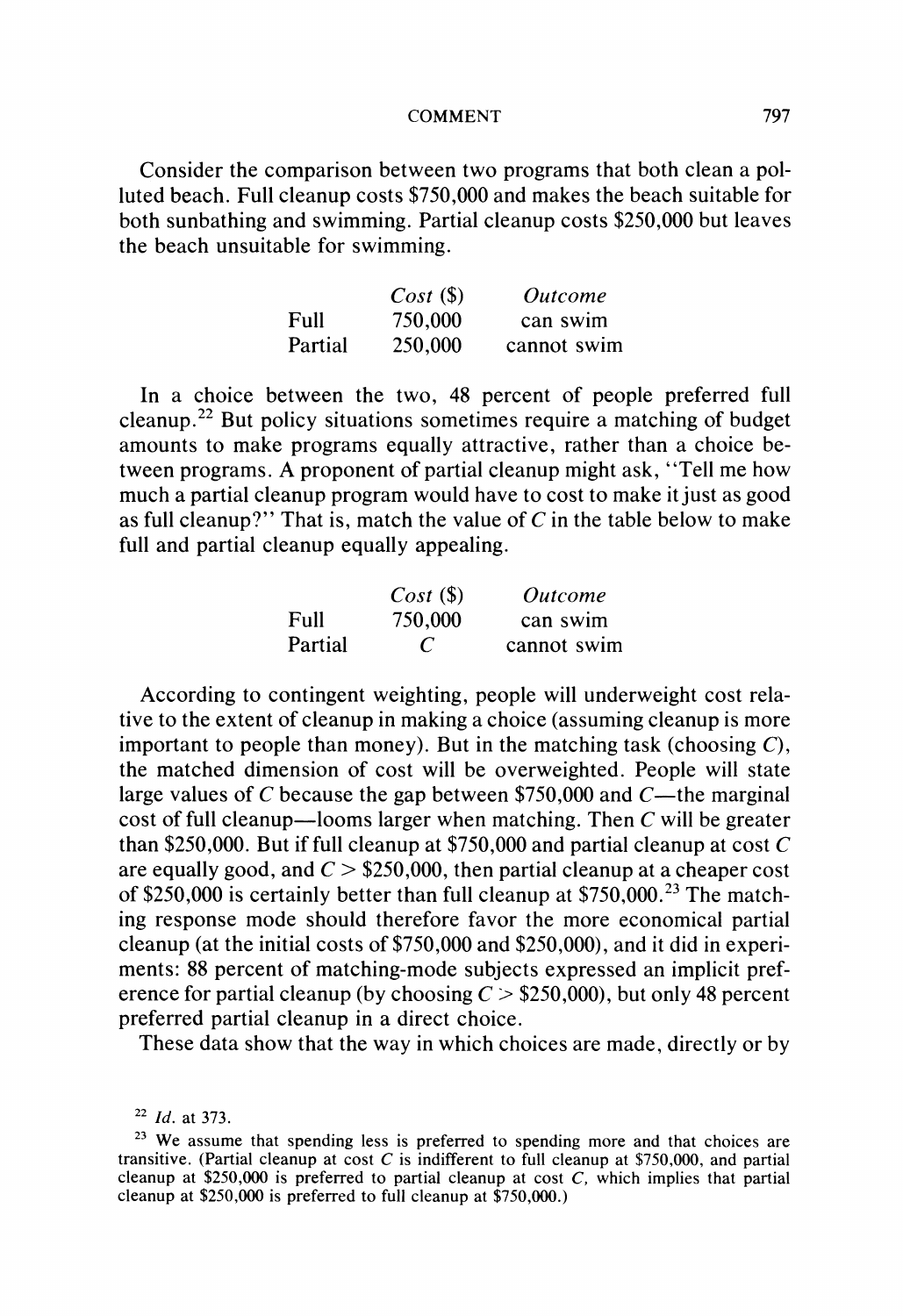**filling in attributes during debate and negotiation, makes a striking difference in what is decided.** 

## **III. SOME SUBTLETIES IN BEHAVIORAL DECISION THEORY**

**Some of Noll and Krier's semantic usage is unorthodox. The orthodox definitions are sharper and more fruitful. Noll and Krier define "cognitive" decision theory as prospect theory and studies of judgment heuristics. We prefer the term "behavioral" decision theory because judgment errors result from motivation (what people want) as well as from cognition (how people think). Behavioral decision theory also includes research on learning, problem representation, errors in logic, modeling complex judgments, and more.** 

**Noll and Krier call the "representativeness" heuristic "a tendency to reason by analogy to previous circumstances."24 The original definition is deliberately more precise: people judge the likelihood that a sample was generated by a statistical process by how well the sample represents (or resembles) the process. (Representativeness may also be used to judge the likelihood of a value coming from a distribution, an object coming**  from a class, or an effect being due to a cause.)<sup>25</sup>

**Representativeness causes mistakes by leading to violations of normative principles. Two examples follow: (1) Since prior probabilities play no role in the mental calculus of representativeness, people will fear hazards with low prior probabilities (like economic depression) when they see warning signs that are highly representative of the hazards. (2) If people expect the future to be representative of the past, they will ignore or misattribute the natural effects of regression toward the mean (when the past is extreme, the future will be less extreme). For example, if policies are enacted when a problem is especially severe, and its severity naturally regresses, the policy will appear to have worked even if it did not actually help.** 

**The crucial axiom in expected utility is "independence": if two risks yield a common outcome with a common probability (and differ on other outcomes), preference between them should be independent of the common outcome. A related property is called "dynamic consistency": future choices should be consistent with plans made during previous choices. (More formally, choices at early nodes in a decision tree should assume choices at later nodes will be optimal.) Noll and Krier call the** 

**<sup>24</sup>NOll & Krier, supra note 3, at text around note 10.** 

**<sup>25</sup>Amos Tversky & Daniel Kahneman, Judgments of and by Representativeness, in Kahneman, Slovic, & Tversky eds., supra note 2. (The source Noll and Krier cite in their note 11 actually cites an earlier Tversky and Kahneman paper.)**